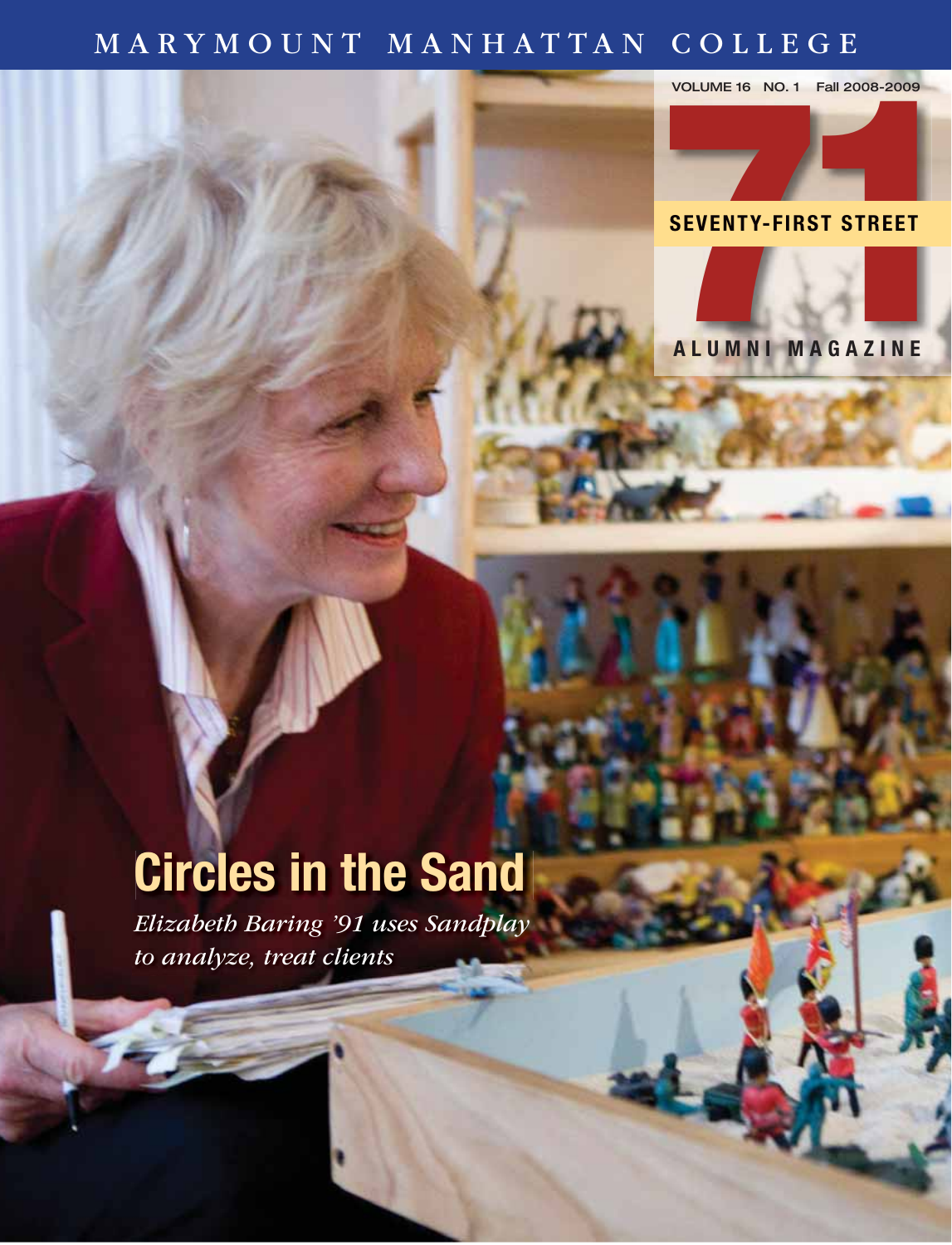# **in theSand More Than Just Making**

**Playing**

*MMC Alumna Elizabeth Baring '91 Analyzes Clients Using Sandplay to Open the Door to the Unconscious*

#### By Manny Romero

lizabeth Baring's, LP, LCAT, office, located on the 8th floor at 1133 Broadway, appears to be like most doctors' offices. It has a couple of chairs in the waiting area, soft lighting, books and magazines, and a diverse collection of art and fixtures hanging on the walls. However, once patients enter Liz's room where she conducts her therapy sessions, **E** 

patients are immediately transported into a world of imagination, creativity and tranquility.

Liz, a 1991 graduate of Marymount Manhattan College, is a psychotherapist whose private practice includes working with clients who enjoy getting their hands dirty with sand.

"It's an honor to do what I do," she says as she adjusts pillows on her arm chair. "As a therapist you are in a situation to help someone's life. I love what I do and I'm happy that Marymount Manhattan helped pave the way for my career."

Once a corporate wife, Liz was studying to become an

auctioneer for Sotheby's. Two significant events encouraged her to take a different career path – her divorce and her daughter Andrea, who was diagnosed with Williams Syndrome when she was a child.

"I remember thinking, 'What am I going to do?' It was a difficult and emotional time I remember," says Liz, who is the mother of three – Julian, now 33; Andrea, 32; and James, 24.

Liz researched to find out more about her daughter's diagnosis and how she could help assure that her daughter would have a normal and healthy life. In the process, Liz decided it was time to go back to school, eventually graduating as a member of the returning adult program at MMC.

"It took me about 10 years to get my degree," Liz jokes, "but I did it. I found my voice and found that I could do everything. I could go to school, be a mother and a student. It was empowering."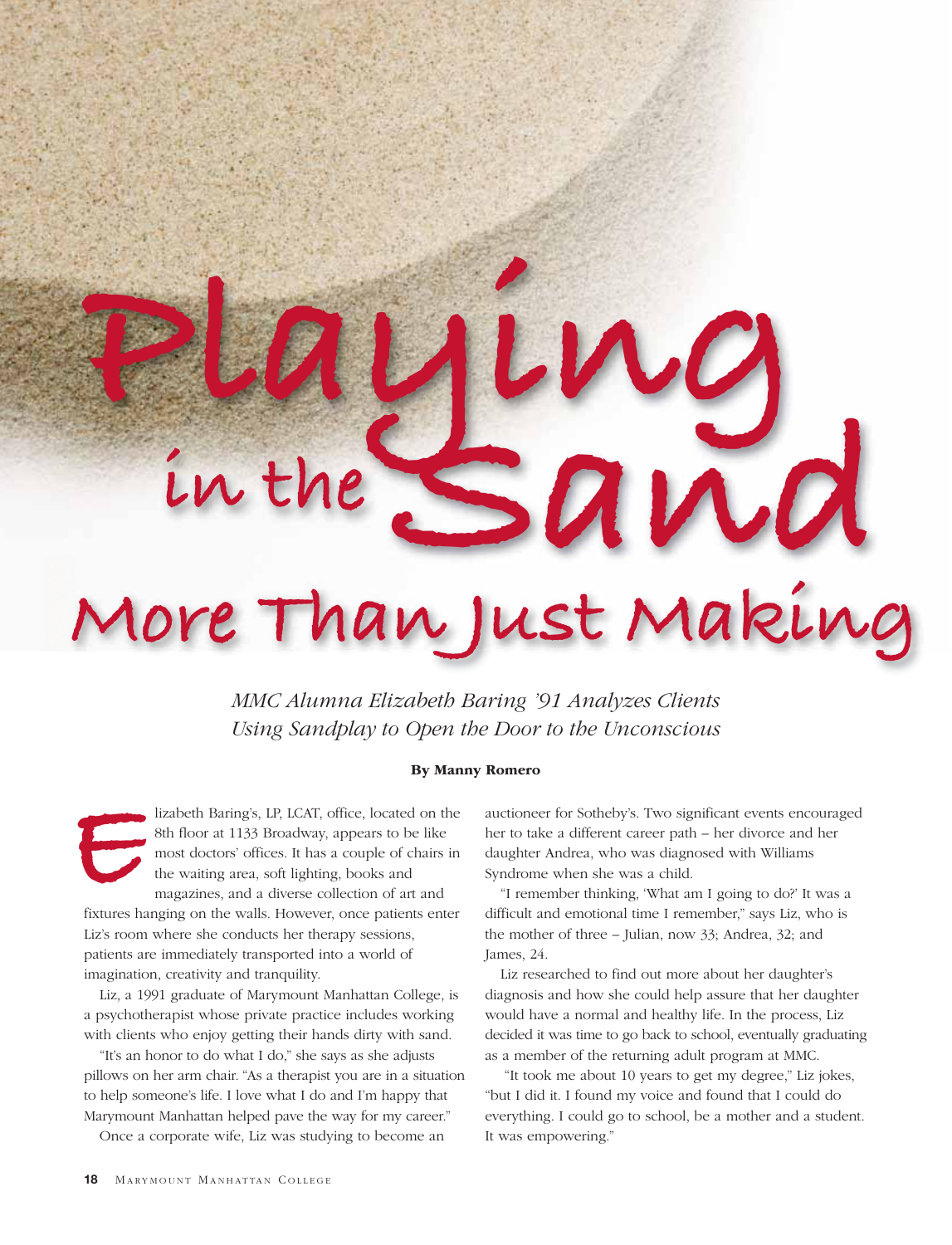

# **Sand Castles**

"I couldn't have done it without Sister Joan Ronayne from the theology department," Liz adds. "She was a wonderful mentor."

After graduating from Marymount Manhattan, Liz earned her M.S. in Art Therapy from the College of New Rochelle, NY in 1993. In 2001 she became a psychoanalyst, when she

earned her certification through the Training and Research Institute in Self Psychology, in New York.

It was during her academic years that Liz learned about Sandplay, a form of psychotherapy used with children as well as adults, for the purpose of healing

through connection with the deep psyche.

Founded by Swiss therapist Dora M. Kalff (1904-1990), Sandplay is a process intended to facilitate the emotional healing and full personal development of adult, adolescent and child clients. The therapist fosters a safe and protected space for clients to express themselves that may sometimes **he**<br>
r<br>
deep psych<br>
st Dora M. I<br>
ed to facilita

**Elizabeth Baring '91 uses Sandplay Therapy, a form of psychotherapy, when clients come to visit. Through Sandplay her clients are given the opportunity to choose from hundreds of tiny objects and miniature figures in order to create in a sand tray a picture of their inner "world."**

involve dreamwork, talk therapy or other art materials to touch the nonverbal forms of communication. Importantly, the client is given the opportunity to choose from hundreds of tiny objects and miniature figures in order to create in a sand tray a picture of their inner "world." The image or "scene" on the sand tray is then photographed as a visual

record of the process.

Liz's office is home to hundreds of miniature figures that range from unicorns to military soldiers and from miniature objects like toasters to monuments like the Empire State Building.

"I have just about everything a person can use when they play

in the sand tray," Liz says as she straightens a miniature fairy on one of her shelves. "It's a wonderful way for clients to express themselves."

Liz describes Sandplay as a very multidimensional process. emselves."<br>ribes Sandp<br>use their ey

"Clients use their eyes, hands, body, mind and spirit

**"As a therapist you are in a situation to help someone's life. I love what I do and I'm happy that Marymount Manhattan helped pave the way for my career."**

### **—Elizabeth Baring '91**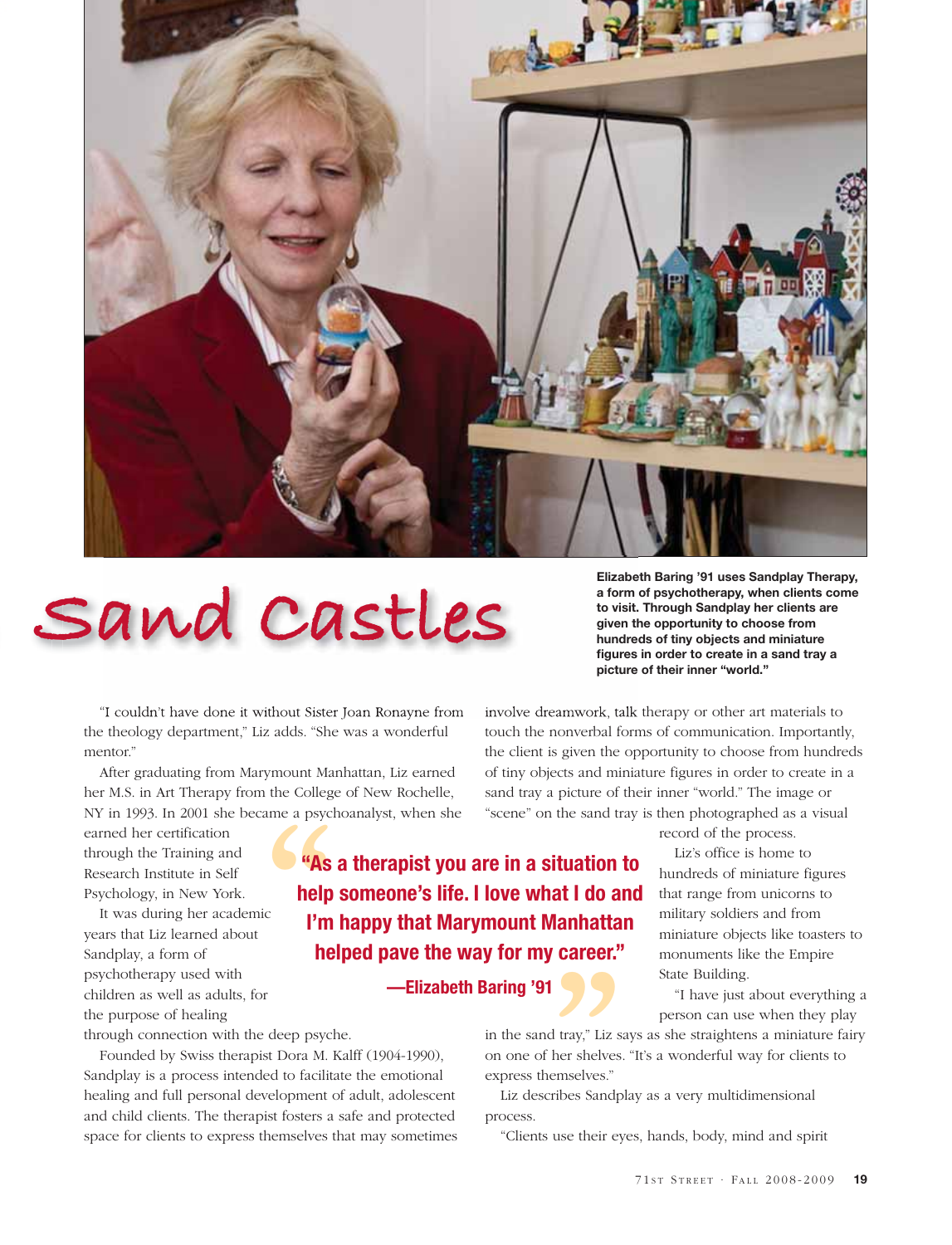when they do Sandplay," Liz says. "As the therapist, I simply observe without giving my client any direction or interpretation, and I only respond to the client's comments. A "sacred space" is held allowing the individual to connect with deep psychic contents in his or her space and time. I do not analyze the photo at the time they are created. It is recommended to wait at least one year before reviewing the photo with the client. This gives the psyche time to integrate the work at a deep unconscious level."

Liz moves toward her office door to meet Paolo, one of her younger clients who's come for his session. The 12-year-old from New Jersey, has been visiting Liz since he was in kindergarten. Each session takes about 45 minutes and begins with a conversation about Paolo's day at school.

"Paolo has the ability to engage in his process and tell a story," Liz says. "His sense of humor is wonderful."

Liz says the sessions with Paolo vary each time. Sometimes Liz and he will play a card game of Spit. Other times, they will just sit and talk about school, friends and the Mets. tray<br>
nd tray<br>
am prec

"Everybody likes the Yankees. I am a Mets fan," says Paolo, who is a fan of first baseman Carlos Delgado. "The first Mets game I went to was against the Mariners, and the Mets won. It was great."

As the session continues, Paolo says he wants to be a video game designer.

"Have you ever played 'World of Warcraft?'" he asks. "It's great. You should play it because it's a game of strategy with fantasy and magic."

Paolo makes his way to the sand



**"My clients teach me and enlighten me about things that sometimes I wouldn't think about."**

**—Elizabeth Baring '91**

tray and begins to look at Liz's collection of miniatures. The precocious teen grabs miniature military soldiers and begins to stage a battle in the sand tray. As he continues to gather miniatures, Liz quickly begins taking notes as she observes Paolo's selection of miniatures, his facial expressions and the manner in which he places the figures in the sand tray. mu<br>
ye a wit<br>
mues that<br>
egins her<br>
y's me<br>
iich wo

"It's fun to come here," Paolo says. "It's sort of like school, without the bad side – you know, homework. It's sometimes disappointing because I want the sessions to continue longer."

In a matter of minutes, Paolo's battle scene is complete, as he adds a miniature jet to the array of figures in the sand.

"I'm done," he tells Liz. "Yeah . . . I think I'm finished."

Liz looks at the sand tray, makes some notes, and asks Paolo, "So who won? Is there a winner in your battle?"

Paolo says, "No. I really just wanted to play. It was fun."

Liz says it's interesting watching clients of all ages figure out which miniatures they will place in the sand tray.

"Boys enjoy playing with Cowboys and Indians, and cars or soldiers. It can be a real metaphor for their struggles," she says. "Girls love to use unicorns and fairies, which in many cases is interpreted as fantasy and the wish and illusion that they will live happily ever after."

Adults use buildings and people when they are in a session with Liz.

"It varies," she says. "There are times that adult clients want to let loose and really play as a means of releasing stress or reconnecting with their childhood, but more often adults

use miniatures that directly reflect realistic situations and not so much in the fantasy world."

Liz says the relationship she has with clients is a very different dynamic than that between a teacher and his or her pupil.

"My clients teach me and enlighten me about things that sometimes I wouldn't think about," she says. "It's different with every client and it's very rewarding to do the type of work that I do. I'm very happy to be able to work with clients like Paolo, because they teach me just as much about myself as I do about them." **<sup>71</sup>**